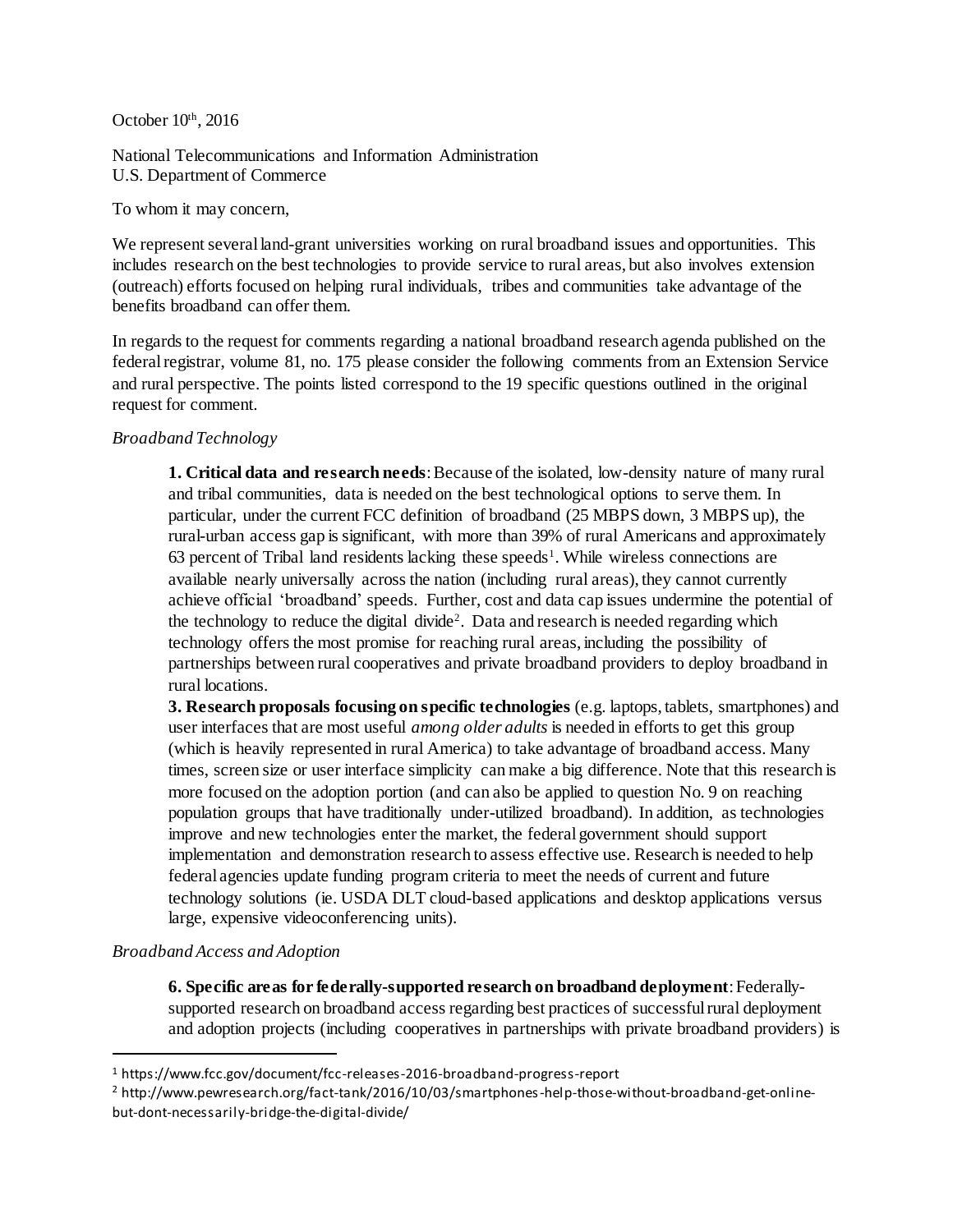lacking. Given the importance (and acceptance) of cooperatives in rural communities across the nation, this information would be very useful for improving access for unserved or underserved rural areas.

**7a. Critical data for broadband adoption**: Cost data! The price of broadband access is an increasingly important reason for non-adoption. However, no public data is available on the average cost paid for a monthly broadband connection. This is a key variable missing to better understand broadband adoption and utilization, and could significantly influence future policy options. In particular, cost data at the county or census-tract level would be best so that it can be meshed with other publicly-available datasets. We also need better estimates of broadband adoption, as the FCC categories of (0-20%, 20-40%, etc.) are not precise enough. We understand that the ACS is collecting point estimates on adoption rates but need this data sooner rather than later – and for places with low population levels (which currently have no data available). **7b. Critical data for broadband utilization**: We have very little data about the uses of broadband at the county or census-tract level. In essence, we need some measure of how people are actually using broadband, and not just whether or not they have a connection. National studies exist with individual observations (e.g. Pew Internet) but state or county-level data are lacking. This data is critical to understand a dynamic digital divide or continuum and better design and implement digital literacy and technology relevance efforts.

**8. Specific research proposal on broadband adoption**: Several of us have argued for years that federal broadband policy should be *more focused on adoption* than on the provision of infrastructure<sup>3</sup>. While we support any series of experiments on improving broadband adoption rates, federal support for the role of the Extension Service should be specifically prioritized. The Extension Service has worked with rural communities for more than 100 years disseminating innovations and best practices and are well positioned to play a major role reducing the digital divide (from the adoption and utilization perspective). In addition, the role of the Extension Service can help implement the recommendation from the White House Broadband Opportunity Council encouraging more federal agencies to fund broadband access, adoption, and use. **9. Specific research and data to understand traditionally under-utilized broadband technology**: Often traditional data sources do not reach those in most need of broadband such as those living on tribal lands, disables populations, etc. Outreach efforts such as those offered by the Extension Service can reach these people while also generating valuable data for outcome evaluation purposes.

#### *Socioeconomic Impacts*

 $\ddot{\phantom{a}}$ 

**12. Specific socioeconomic re search areas**: Requests for federally funded adoption-oriented programs should require the inclusion of a plan for how they will be evaluated. Economists are generally well-versed in establishing causal claims from secondary data, and could be helpful in evaluation work. Again, Extension Service is well-placed to work with rural and tribal communities in seeking to improve adoption, particularly for diverse uses of the technology.

# *Opportunities for Federal Leadership in Data Collection and Research*

**15. Specific role of the federal government in broadband research**: From our perspective, the primary roles of the federal government should be (1) funder of research and (2) gatherer of data. As discussed in points 7a and 7b, critical data is missing at the county or census-tract level that can only be compiled by the federal government ensuring consistency and validity. On the

<sup>3</sup> http://www.sciencedirect.com/science/article/pii/S0740624X15000325